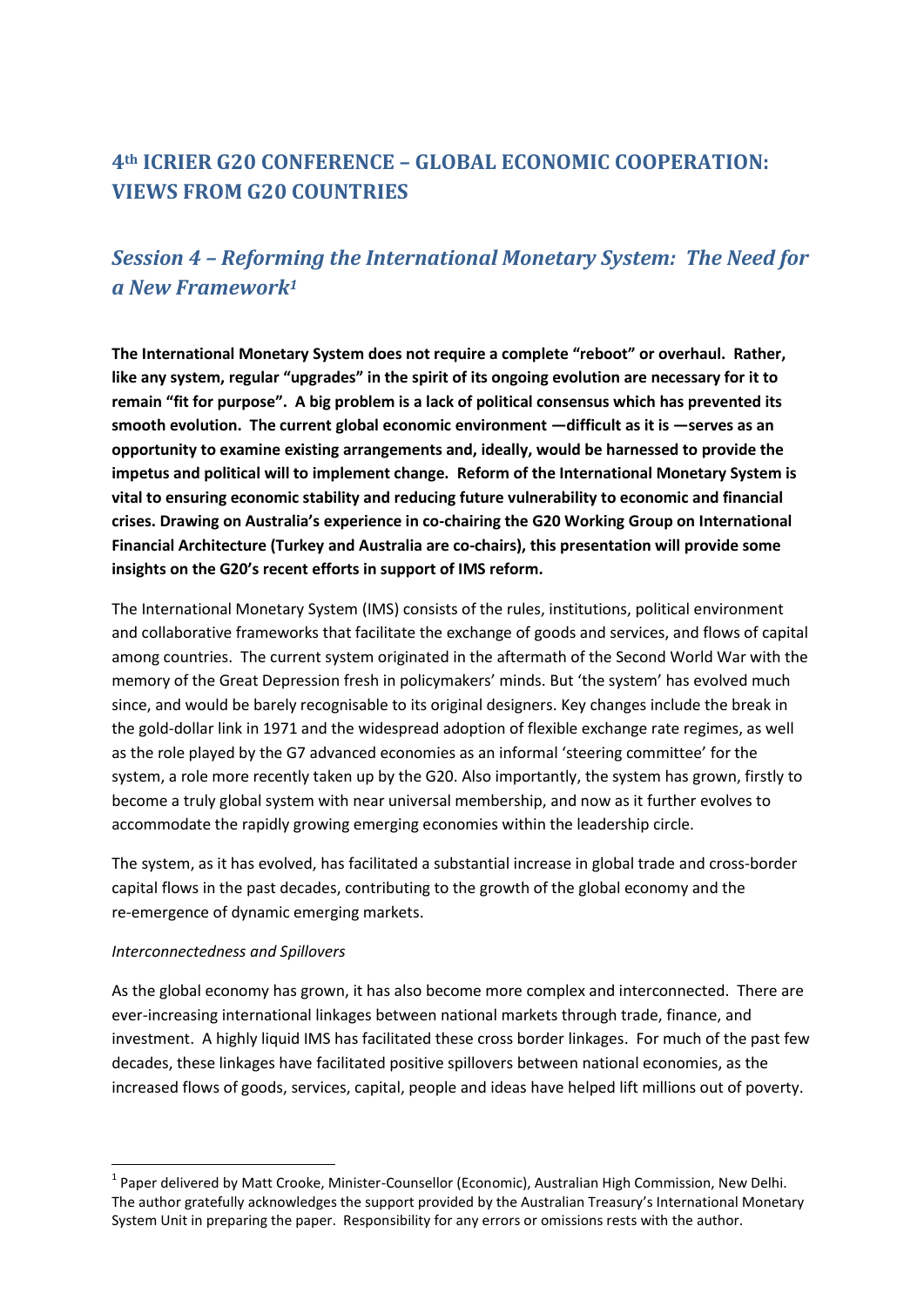However, greater economic interconnectedness also brings the potential for significant negative spillovers, with increased sharing of financial and economic risks.

The global financial crisis provides a stark example of such negative spillovers. What started as a problem in the US housing market was transmitted through international financial system to the global real economy. Once Lehman Brothers collapsed, first the global financial system experienced severe disruptions, and then the real economy was hit hard by an unprecedented synchronised fall in world trade and production. Millions of jobs were lost around the world. Even as policymakers sought to contain the crisis, the financial systems of the crisis-affected countries exacerbated the situation through various channels, including by exposing existing vulnerabilities in European sovereign debt markets.

The crisis pushed us into unchartered territory, as our guiding policy frameworks came up against their natural limits. Nonetheless, there were important markers that helped us to navigate in that territory and chart a way through —we were able to fall back on key institutions and cooperative processes that form the IMS.

#### *Evolving IMS I – the IMF responds to the GFC*

The IMS evolved in two key ways in response to the crisis. The central institution of the IMS, the International Monetary Fund (IMF), acted in a timely and decisive manner to support its members, while at the same time, undertaking reforms whose importance should not be understated; even if they were overdue. Key among these reforms is the response to what Alok Sheel has called the IMF's 'crisis of legitimacy' – that is, the failure of the Fund's governance and ownership structure to adjust to fundamental changes in the global economy.<sup>2</sup>

From its inception in 1944, the IMF's primary purpose has been to ensure the stability of the IMS essential for promoting sustainable economic growth, increasing living standards, and reducing poverty. This is achieved through preventative tools, namely the IMF's bilateral and multilateral surveillance activities including key publications such as the World Economic Outlook and Global Financial Stability Report; and crisis resolution through financial support to countries undergoing necessary balance of payments adjustments. Since the onset of the global financial crisis in 2007, the IMF has provided over US\$300 billion in loans to its member countries.<sup>3</sup> IMF members have significantly bolstered its lending capacity to support this rapid ramping up in lending activities, beginning with the 2008 increase in the New Arrangements to Borrow and the 2010 doubling of quotas, which is still to take effect, and more recently with pledges of around US\$456 billion to increase the Fund's available resources even further. These actions are a powerful symbol that the global community is committed to ensure the stability of the IMS.

The IMF's increased lending to members has been accompanied by changes to its lending and surveillance policies, including notably reforms to its multilateral and financial sector surveillance, as well as revisiting the legal framework underpinning its surveillance activities. There has also been significant reform to the support it gives to low income members. These reforms have been made in close consultation with, and with significant cajoling by, the Fund's membership.

1

<sup>&</sup>lt;sup>2</sup> Sheel, Alok, Challenges on IMS Reforms: A global and emerging markets' perspective, ICRIER Policy Series, December 2011

<sup>&</sup>lt;sup>3</sup><http://www.imf.org/external/np/exr/facts/changing.htm>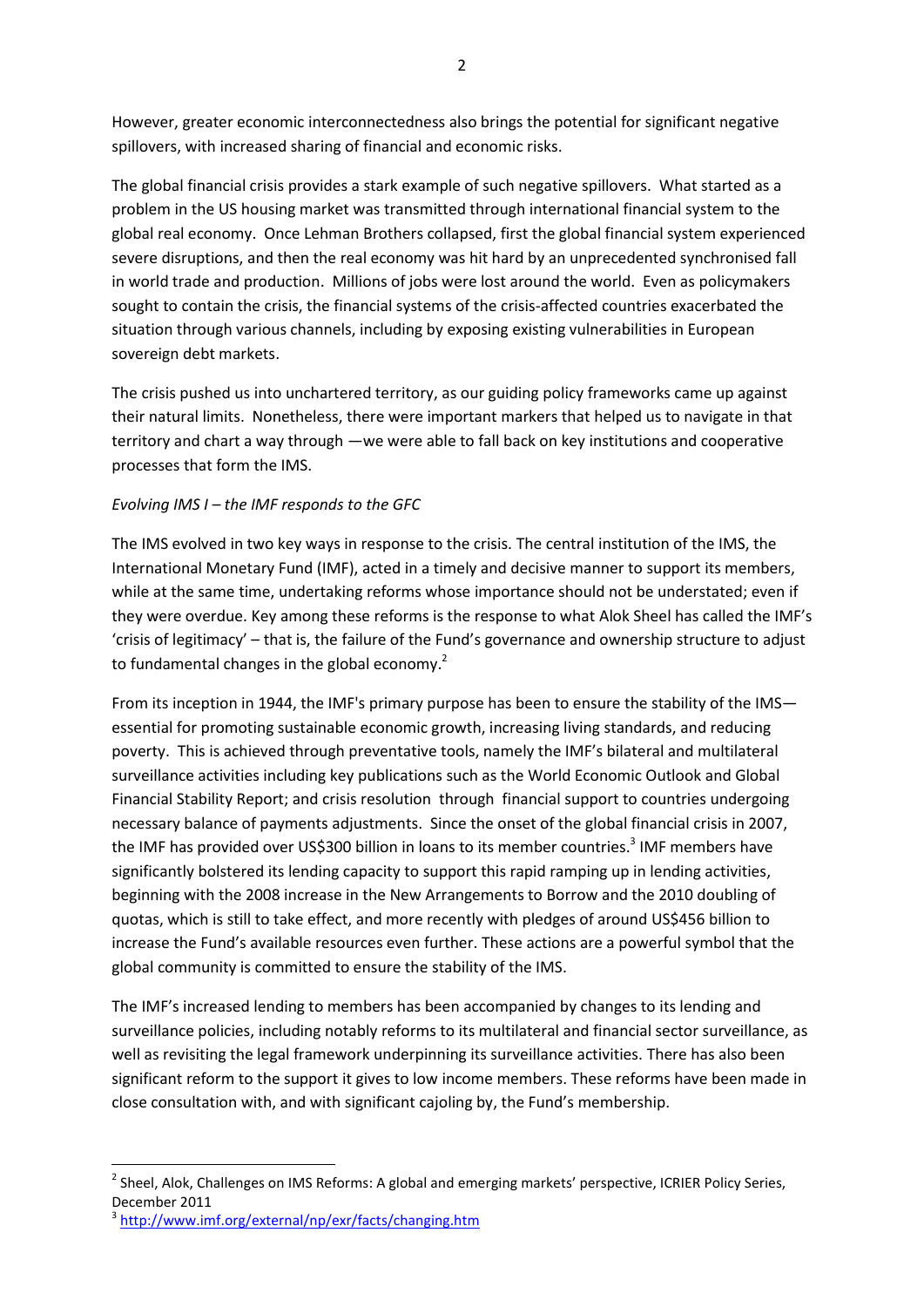Looking to IMF institutional reforms, an important recent milestone was the 2010 IMF Governance and Quota Reform. The IMF has recognised that "these reforms represent a major realignment in the ranking of quota shares that better reflects global economic realities, and a strengthening in the Fund's legitimacy and effectiveness."<sup>4</sup> Greater voice and representation for emerging markets and developing countries in recognition of their growing role in the global economy is also likely to enhance the IMF's ability to coordinate collective efforts towards bolstering global financial and economic stability as a number of these countries are now key drivers of global growth.

Australia recognises that the role of dynamic emerging markets such as India and other economies in Asia and more broadly around the globe in driving global efforts to strengthen the IMS should reflect their growing weight in the global economy. When the 2010 quota and governance reforms are taken together with the earlier round of reforms agreed in 2008, it is clear that the changes made in recent times are much more significant than any previous changes to the way in which the IMF is governed.

At the same time, that significant 'catch up' has occurred does not mean that the job is near complete – it only serves to remind us how far behind the quota system was and how far there is still to go. If Alok's 'legitimacy crisis' is to be put fully behind us, then it is important to maintain the momentum to deliver on the forward-looking elements of the 2010 reforms, the review of the quota formula and the bringing forward of the Sixteenth General Review of Quotas to January 2014.

### *Evolving IMS II – a new role for the G20*

The second response by the IMS to the global crisis has been the rise of the G20 as the premier body for international economic cooperation. As a forum that brings together the world's major advanced and emerging economies, the G20 is well placed to drive towards international consensus on key issues.<sup>5</sup>

Getting broad agreement on the reforms required by the IMF has been greatly aided by the G20 taking on a supporting role that in times past had been filled, with varying degrees of success, by the G7. But the new role of the G20, which is the second response of the IMS in response to the global crisis, is also broader and more ambitious than that of a steering committee for resolving differences of view within the IMF.

The G20 had of course already been established in the wake of the 1997-98 Asian financial crisis, when it was recognised that the existing structures for cooperation in response to a global or major regional crisis were either too slow moving (i.e. the IMF) or nowhere near representative of current global weightings (such at the G7).

Designated by G20 Leaders at their September 2009 Pittsburgh Summit as now the premier forum for their international economic cooperation , the G20 works to promote strong, sustainable and balanced growth by, among other things, working to build a stronger and more stable IMS that includes legitimate and effective international financial institutions and robust financial regulation.

Through the most virulent phase of the global crisis in 2008-09, the decisive and coordinated actions of G20 members boosted consumer and business confidence and supported the first signs of economic recovery.

**.** 

<sup>4</sup> <http://www.imf.org/external/np/fin/quotas/pubs/index.htm>

 $<sup>5</sup>$  Sheel, 2011</sup>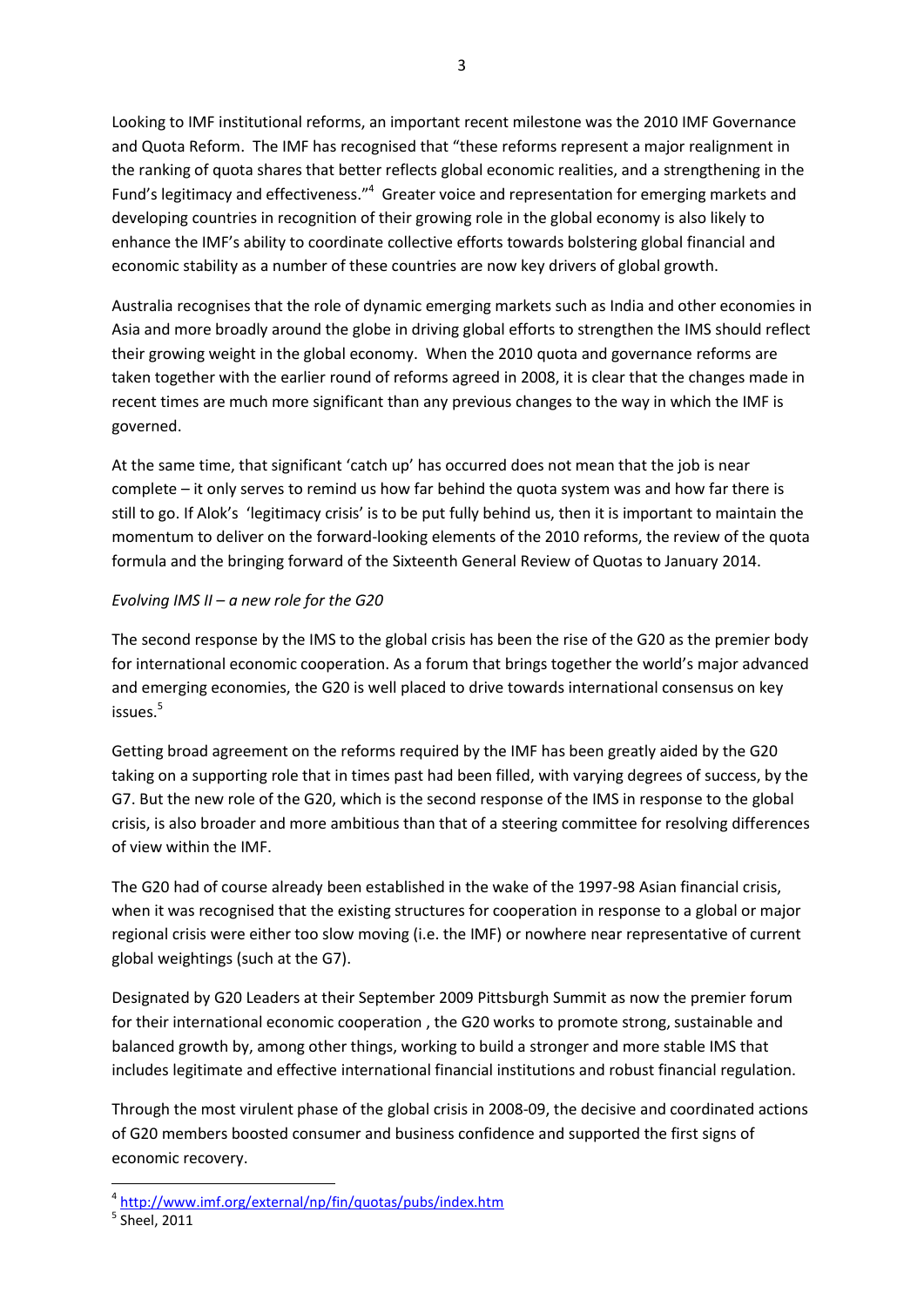The G20 agenda continues to push for improved macro policy coordination, IMF governance reform, and international financial regulation (through the Financial Stability Board), along with important work in other areas. These are the mutually reinforcing streams of the G20 finance agenda that serve to underpin global macro and financial stability, creating important breathing space in which the IMS can to continue to evolve. And evolve it must.

## *The ongoing reform agenda*

Although restoring the stability of the IMS was essential during the height of the crisis, ongoing developments make adapting to the new challenges all the more important. That said, given the evolution that is already taking place, reforming the IMS should not necessitate a complete system overhaul or creation of a new framework. Reform should be an ongoing process and one that involves the continued evolution of key institutions, including the IMF, World Bank and others.

Given the interconnectedness of the global economy and the lived experience of the global financial crisis which has seen significant spillovers spread across regions, effective multilateral cooperation and coordination will remain essential. Enhanced cooperation amongst the member countries of the IMF, as well as between the IMF and other global and regional institutions, will be an important part of the IMS going forward.

This year, the Mexican G20 Presidency established a Working Group on International Financial Architecture (IFA) to drive IMS reform by focusing on one of its key global institutions, the IMF. In the lead up to the G20 Leaders' Summit in June 2012, the IFA Working Group played a key role in efforts to boost the IMF's lending capacity, culminating in announced commitments in Los Cabos of around US\$456 billion to boost Fund resources, mentioned above.

It has also helped drive a modernisation of the IMF's surveillance framework and supported (and is continuing to support) IMF governance reform so that members' quotas better reflect their relative weights in the global economy, an outcome which is expected to result in increased shares for dynamic emerging economies and developing countries.<sup>6</sup>

As co-chair of the IFA Working Group, Australia has played an active role in this work, and in doing so, has developed some unique insights into the G20's current efforts to build a stronger and more stable IMS.

Australian policymakers seek to bring a sense of realism about the reform process of the IMS. There is no immediate alternative framework; the IMS' evolution will be gradual. The Australian Government believes that reform should be an ongoing process that is built around engagement and is delivered in a responsible way. The IMS, as outlined above, proved to be sufficiently flexible and resilient in response to the global crisis. Reforms to the system should be pragmatic and implementable.

Traction and trajectory are important. Reform should build on existing strengths, including, for the IMF: enhanced surveillance; adequately resourced institutions; and well-designed lending packages with appropriate conditionality. The system is not broken; it could, however, be improved. Ongoing governance reform to better reflect global economic realities will be vital to fostering new leadership within the system.

**<sup>.</sup>** 6 <http://www.g20.org/en/working-groups>